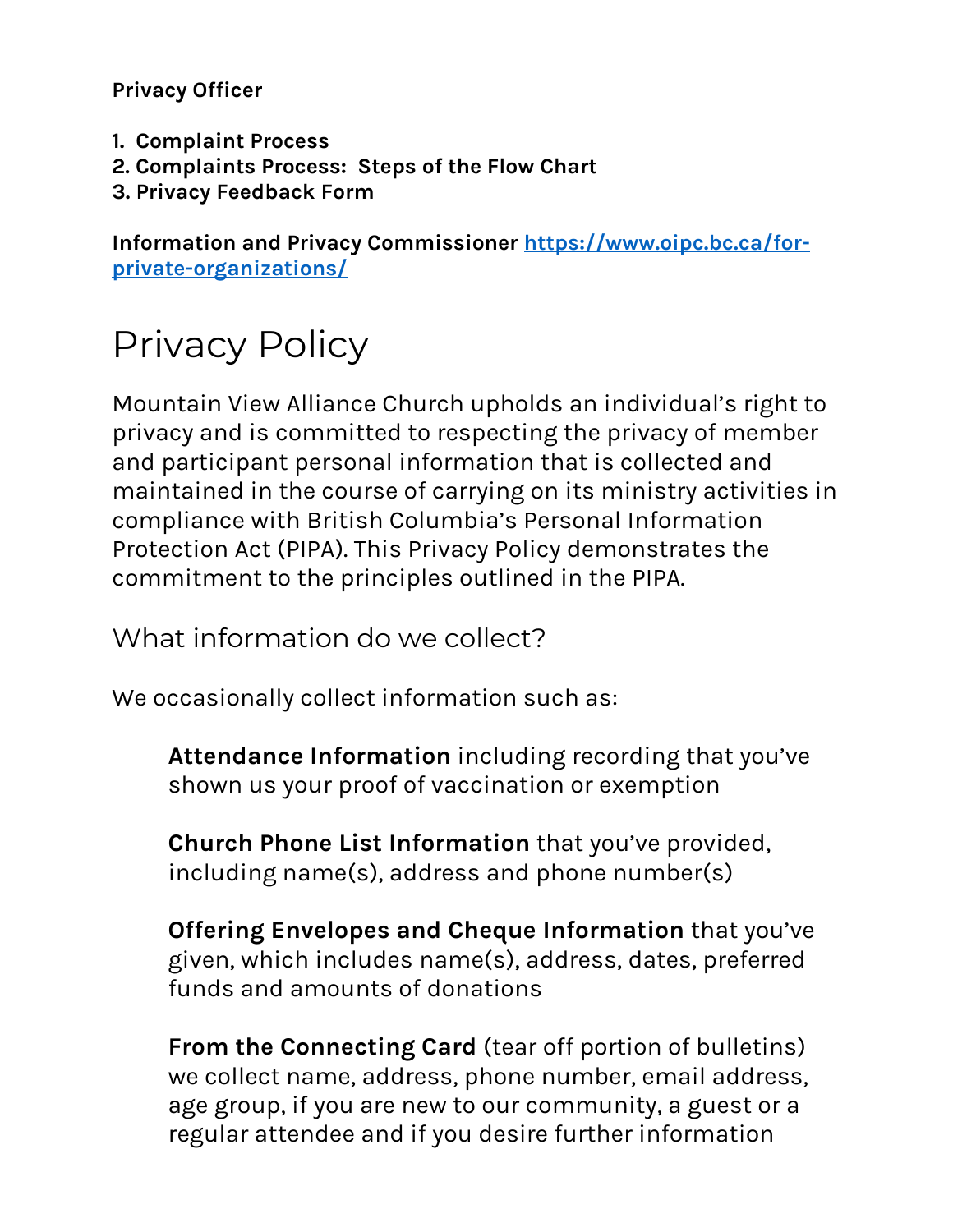**Also from the Bulletin,** you may have provided information such as a change of name, address or phone number that you want circulated within the church. Alternately, you may have asked that a bulletin advertisement be printed to provide information which includes your name, address, phone number or other information. Such information would typically be on the inside of the bulletin or on an insert. This information may also be on the church's website or emailed to a select group of subscribers.

**Photo Directory Information** including a photo and name(s), address and phone number(s), as well as other optional information such as birthdate(s), anniversary (if applicable), hobbies and employment information

**For Board members,** names, addresses, birthdates and official titles and terms are collected (as is required by the Canadian Revenue Agency), of which they post on the internet – names, official titles and terms.

#### Accountability

Mountain View Alliance Church is responsible for ensuring the protection of the information you have provided to us.

Why do we collect your information?

We collect information from you for the following reasons:

- \* Administer donations
- \* Respond to information requests
- \* Know who our supporters are
- \* Verify identity
- \* Verify your proof of vaccines or exemption
- \* Identify your preferences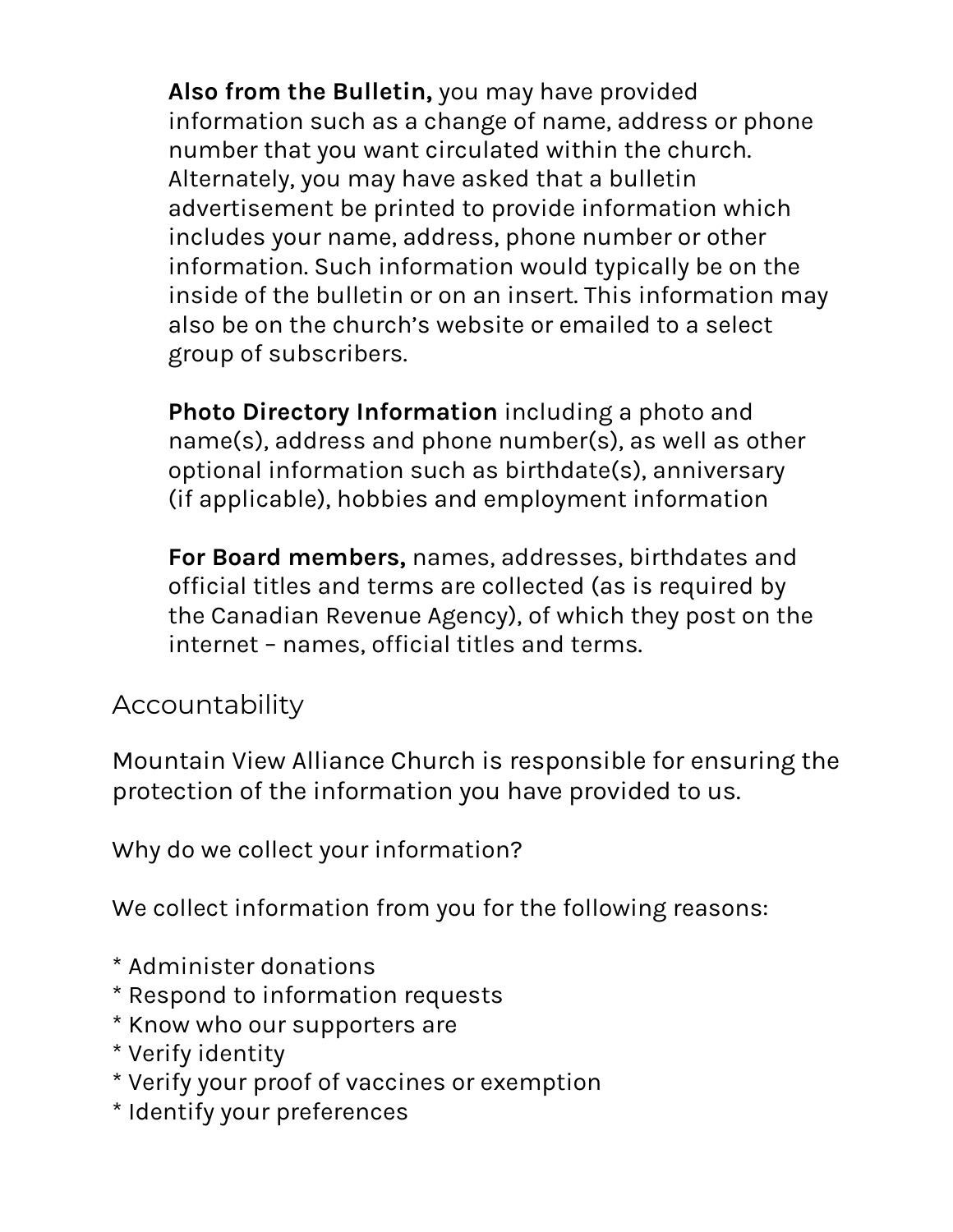\* Connect with visitors

\* Make contact information available to would-be attendees at a small group.

\* Assist members and adherents with connecting with each other.

\* Meet regulatory requirements

#### Obtaining your consent

We will obtain your consent prior to the collection, use or disclosure of your information. Consent may be expressed or implied. Implied consent means that you provide the information to us and the purpose of providing such information would be clear to you, even if we did not state it. Such as, if you've asked to be added to our email list to receive the link to online services, when you provide your email address, this purpose is already very clear to you.

## Limiting collection

Mountain View Alliance Church will only collect information about you that is necessary to achieve the purposes identified in this policy.

#### Limiting use, disclosure and retention

Mountain View Alliance Church will use the information you provide only for the purposes identified in this policy. We will not use this information for any other purpose unless we have obtained your consent.

We will not sell or otherwise disclose the information collected from you to other third parties, except in those limited cases where we are legally required to do so (such as in response to a court order, or disclosure to a public body to assist in an investigation).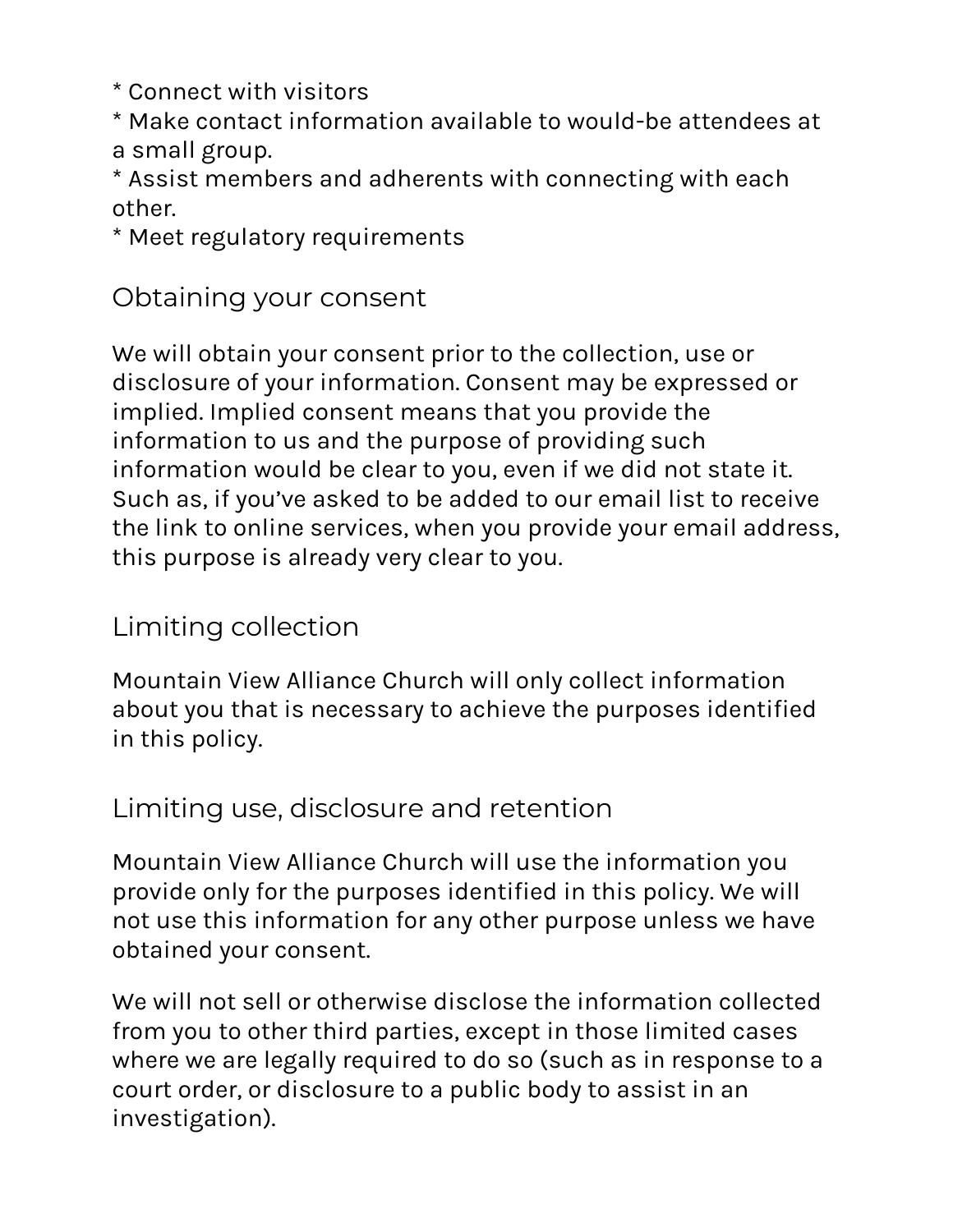We will retain the information that we have collected from you only so long as it is necessary to achieve our stated purposes or if it is legally required that we retain such information.

# Ensuring accuracy

Mountain View Alliance Church will make reasonable efforts to ensure that the information we collect from you is accurate and complete. If you notice any errors in the information that we have collected from you or wish to update your information, please notify our office by phone or email at office@mountainviewalliance.ca. You can advise us as to where you saw the incorrect information so that we can then correct or update such information.

## Safeguards

Mountain View Alliance Church will protect personal information with security safeguards appropriate to the sensitivity of the information. This includes:

\* Physical security measures including locked cabinets and restricted access to areas where sensitive personal information is kept.

\* Organizational security measures including employee and Board confidentiality agreements, sensitive information restricted to those involved

\* Technological security measures including use of passwords, firewalls and security encryptions.

Individual access to information

If you require access to your own information, please send us a letter with your request. We will respond to you within thirty (30) days of receiving your request and may request further information if necessary. Information will not be released in: